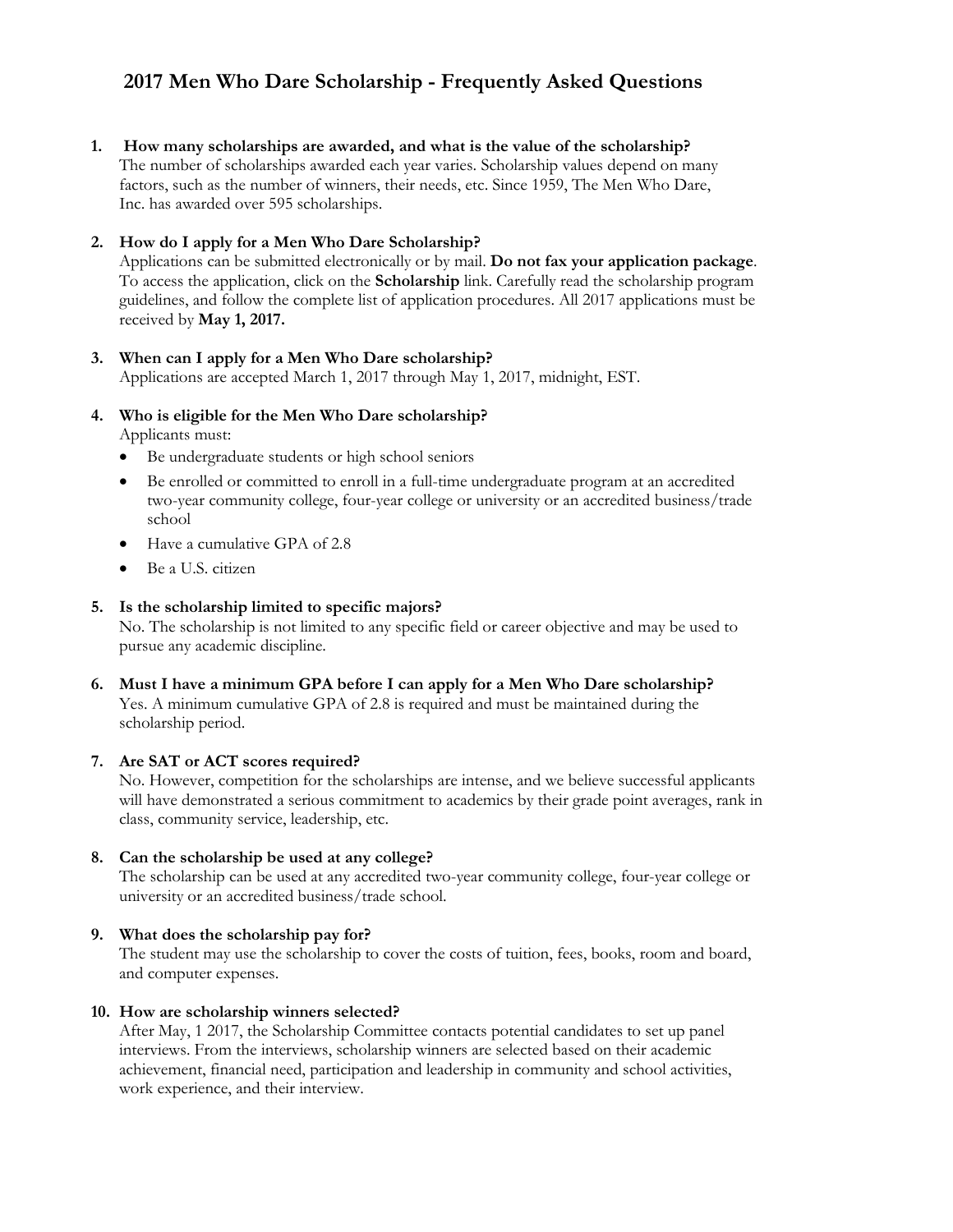# **2017 Men Who Dare Scholarship - Frequently Asked Questions**

# **11. How will I know if I've been selected to receive a scholarship?**

Scholarship winners will be notified in writing within two weeks after their interview. Nonscholarship winners will receive notification in writing by November 1, 2016.

# **12. If I'm selected to receive a Men Who Dare scholarship, how do I receive the scholarship?**

Scholarship winners will receive two installment checks. The first check will be issued in November 2016, at the annual Black & White Scholarship Ball. The second (final) check will be mailed in February 2017 once the Scholarship Committee has confirmed the student has maintained the scholarship requirements for the first semester (August 2016 – December 2016). The scholarship applies to the first semester. Checks are mailed to the student's address on file and made payable to the student.

## **13. Are the scholarships provided by the Men Who Dare renewable?**

No. However, prior scholarship recipients can apply for scholarships as long as they meet the scholarship requirements.

# **14. If I change my major or vocation, am I required to return my scholarship?**

No. A specific college major or vocation is not a scholarship requirement. You will be allowed to keep your scholarship; however, you must maintain your full-time student status at an accredited college or business/trade school and a cumulative GPA of 2.8 or higher.

## **15. If I am awarded other scholarships or financial aid, does it affect my eligibility for a Men Who Dare scholarship?**

No. You are eligible for a Men Who Dare scholarship even if you receive other scholarships or financial aid.

## **16. Is there an income limit?**

Financial need is a major factor that we consider in awarding scholarships. If you think that you will be eligible for financial aid at the colleges or business/trade schools to which you are applying, you should apply for a Men Who Dare scholarship. Also, you must file the Free Application for Student Aid (FAFSA), provide a copy of your Student Aid Report (SAR), and a copy of your college Award Notification Letter. Visit www.fafsa.ed.gov

# **17. Do you need verification of my parents' income?**

Your parents are required to provide their annual income on the application. By their signatures on the application, they also agree to provide proof of income, including copies of income tax returns, if required.